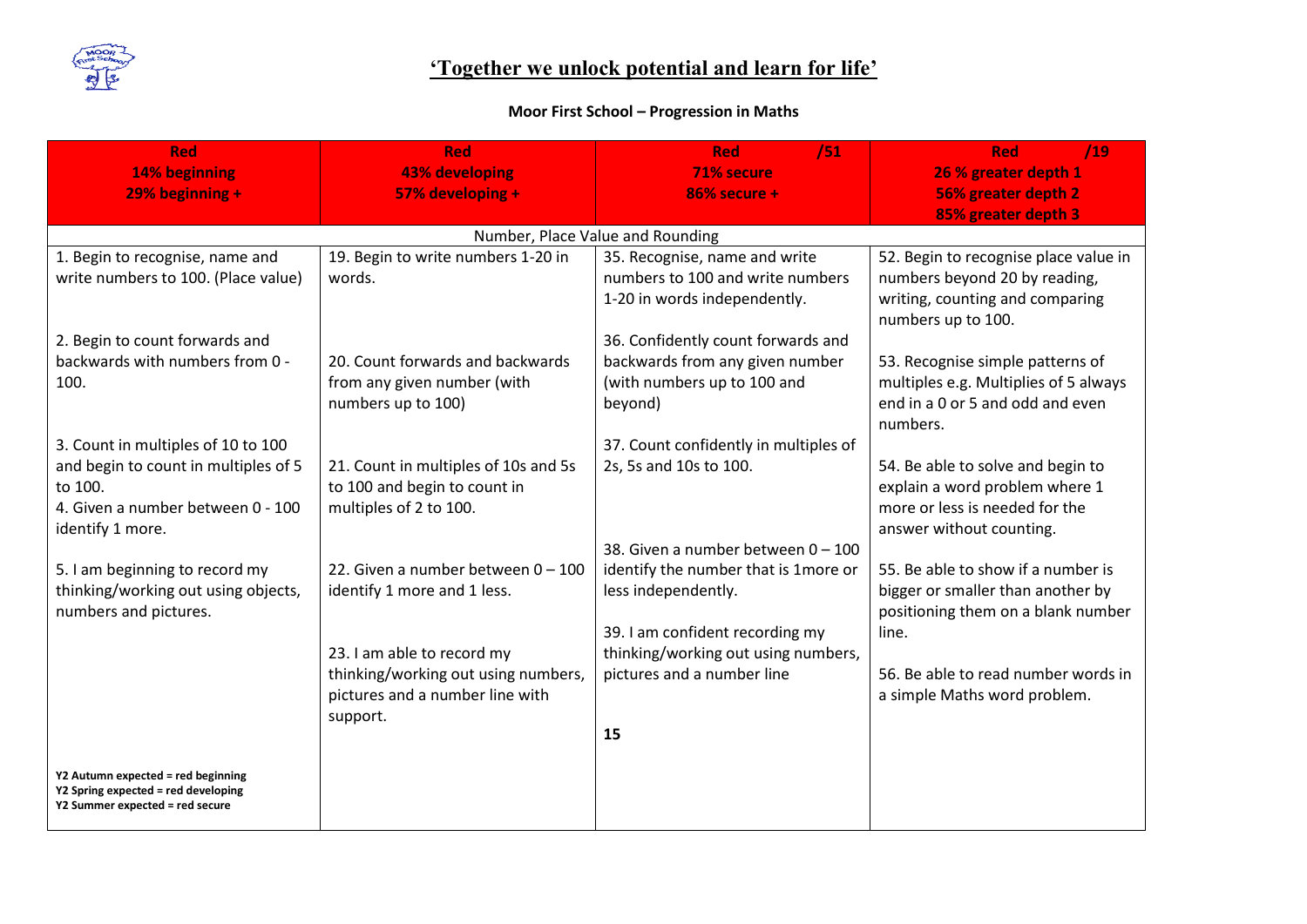

| <b>Addition and Subtraction</b>                                                                                                                                                                                |                                                                                                                                                                                                                                      |                                                                                                                                                                                                                              |                                                                                                                                                                                       |
|----------------------------------------------------------------------------------------------------------------------------------------------------------------------------------------------------------------|--------------------------------------------------------------------------------------------------------------------------------------------------------------------------------------------------------------------------------------|------------------------------------------------------------------------------------------------------------------------------------------------------------------------------------------------------------------------------|---------------------------------------------------------------------------------------------------------------------------------------------------------------------------------------|
| 6. Begin to read and write<br>mathematical sentences with the +,<br>- and = signs with numbers up to 20.                                                                                                       |                                                                                                                                                                                                                                      | 40. Solve addition and subtraction<br>sentences with numbers up to 20<br>independently.                                                                                                                                      | 57. Be able to find the missing<br>operation in a subtraction or<br>addition mathematical statement.                                                                                  |
| 7. I am beginning to recall number<br>bonds to 10 (e.g. $2 + 8$ ) and then to<br>20 (e.g. 12+8)                                                                                                                | 24. I am confident to recall all the<br>number bonds to 10 and to 20.                                                                                                                                                                | 41. I can use my knowledge of<br>number bonds to 20 when adding<br>and subtracting.                                                                                                                                          | 58. Memorise and reason with<br>number bonds to 10 and 20 in<br>several forms<br>e.g. $9 + 7 = 16$ , $16-9 = 7$ , $7 = 16-9$<br>and realise the effect of adding or<br>subtracting 0. |
| 8. I am beginning to add and<br>subtract 1 and 2 digit numbers.<br>(numbers up to 20)<br>9. I am beginning to solve simple<br>problems (with numbers up to 20)<br>using objects to help me find the<br>answer. | 25. I can use 0 with support when<br>adding and subtracting.<br>26. I can solve addition and<br>subtraction problems (with numbers<br>up to 20) using objects or pictures to<br>help me. I can find missing numbers<br>with support. | 42. I am confident to add and<br>subtract 1 and 2 digit numbers,<br>including 0. (numbers up to 20)<br>43. I can solve addition and<br>subtraction problems (with numbers<br>up to 20) including finding missing<br>numbers. | 59. Confidently and accurately add<br>and subtract two 2-digit numbers up<br>to 20<br>60. Record work using $+$ - and =<br>symbols and explain why it is used<br>for a given problem  |
|                                                                                                                                                                                                                |                                                                                                                                                                                                                                      | 11                                                                                                                                                                                                                           |                                                                                                                                                                                       |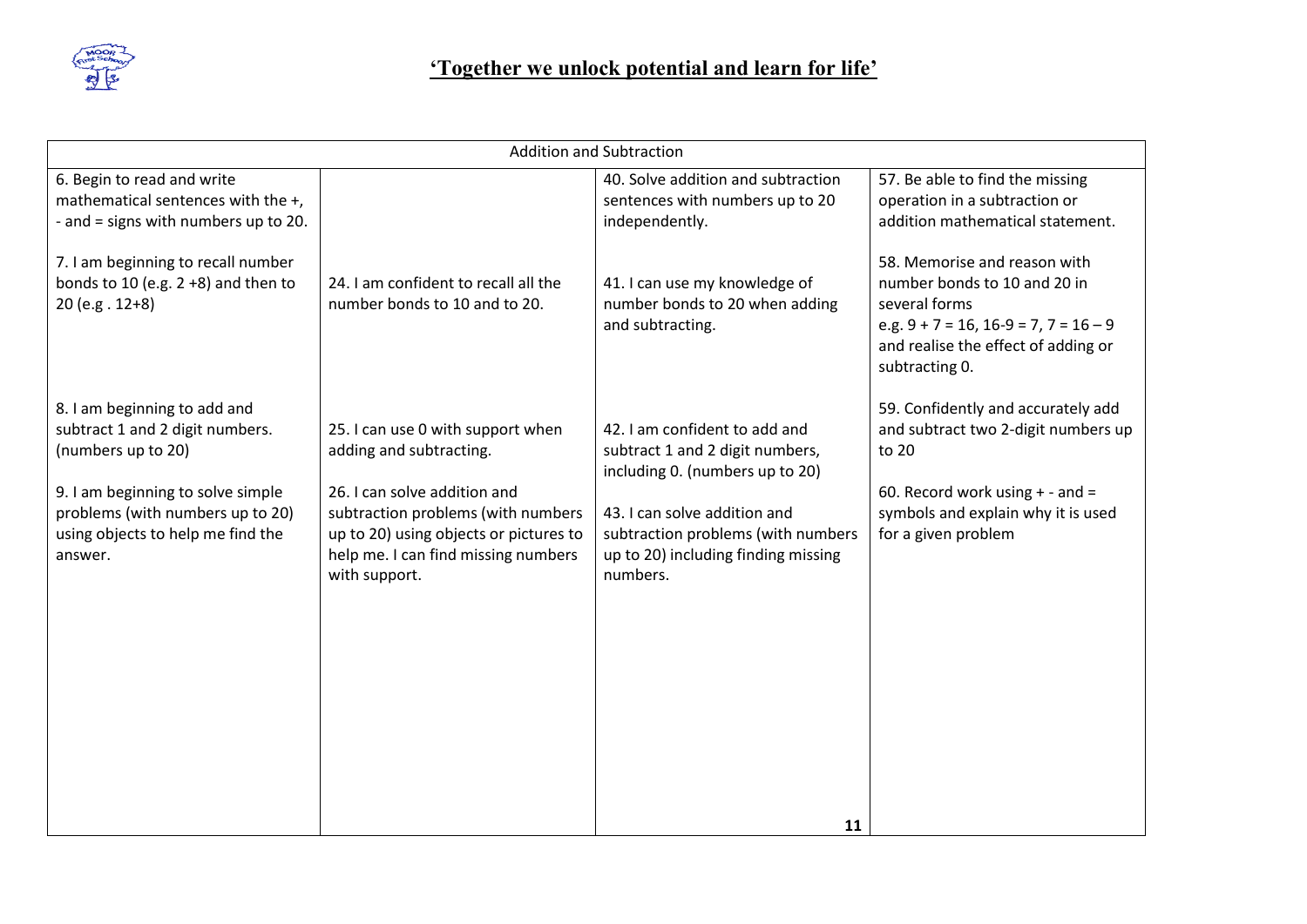

| <b>Multiplication and Division</b>  |                                      |                                                   |                                    |
|-------------------------------------|--------------------------------------|---------------------------------------------------|------------------------------------|
| 10.I am beginning to recall         | 27. I am beginning to recall         | 44. I am beginning to become more confident       | 61. Make connections between       |
| doubles and halves of numbers       | doubles and halves of numbers up     | when solving 1-step problems involving            | arrays, number patterns and        |
| up to 10                            | to 20 and solve 1-step problems      | multiplication and division using objects,        | counting in 2s, 5s and 10s.        |
|                                     | involving multiplication and         | pictures and arrays with the help of my teacher.  |                                    |
|                                     | division using objects, pictures and |                                                   |                                    |
|                                     | arrays with the help of my teacher.  |                                                   |                                    |
| Fractions, Decimals and Percentages |                                      |                                                   |                                    |
| 11. Recognise, find and name a      | 28. Recognise, find and name a       | 45. Recognise, find and name a half as one of two | 62. Use halves to solve problems   |
| half as one of two equal parts of   | half as one of two equal parts of    | equal parts of a quantity.                        | using shapes, objects and          |
| an object.                          | an shape.                            |                                                   | quantities and begin to explain my |
|                                     |                                      | 46. Recognise, find and name a quarter as one of  | reasoning.                         |
| 12. Recognise, find and name a      | 29. Recognise, find and name a       | four equal parts of a quantity (up to 20).        |                                    |
| quarter as one of four equal parts  | quarter as one of four equal         |                                                   | 63. Use quarters to solve          |
| of an object.                       | parts of a shape.                    |                                                   | problems using shapes, objects     |
|                                     |                                      |                                                   | and quantities and begin to        |
|                                     |                                      |                                                   | explain my reasoning.              |
|                                     |                                      | 9                                                 |                                    |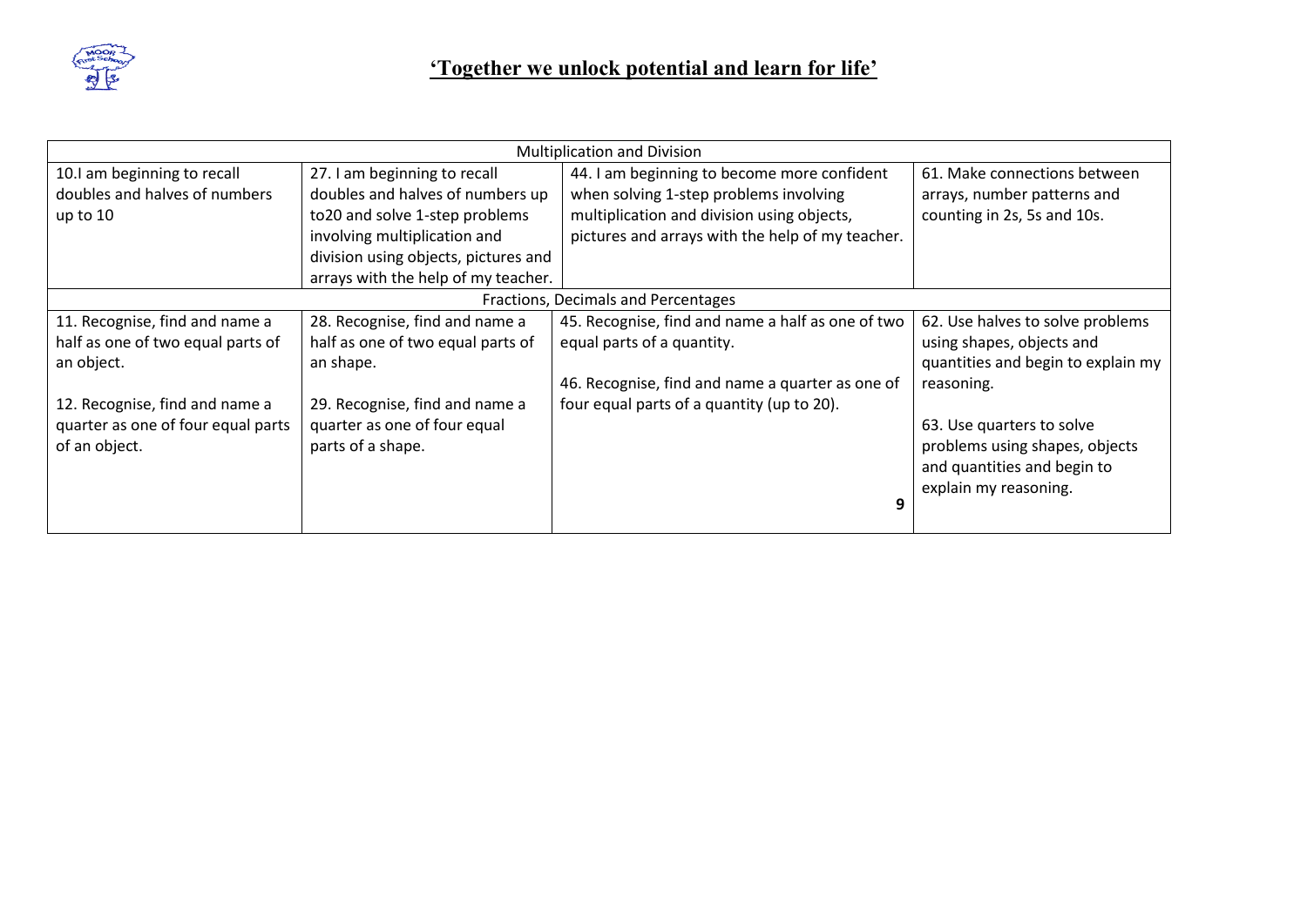

|                                                                                                                                       |                                                          | Measurement                                                                                                                                                 |                                                                                                                                                                                                                                            |
|---------------------------------------------------------------------------------------------------------------------------------------|----------------------------------------------------------|-------------------------------------------------------------------------------------------------------------------------------------------------------------|--------------------------------------------------------------------------------------------------------------------------------------------------------------------------------------------------------------------------------------------|
| 13. In practical problems,<br>compare lengths and heights,<br>mass and weight, capacity and<br>volume and time.                       |                                                          | 47. In practical problems describe, solve and<br>record lengths and heights, mass and weight,<br>capacity and volume and time (hours, minutes,<br>seconds). | Begin to use common standard units of<br>measurement when comparing and<br>using different quantities and objects<br>Begin to recognise standard measures<br>when using measuring tools such as a<br>ruler, weighing scales and containers |
| 14. Recognise different coins.                                                                                                        | 30. Recognise and know the<br>value of different coins.  | 48. Recognise and know the value of different<br>coins and notes.                                                                                           | Show and explain my thinking when<br>solving simple measurement problems<br>e.g. how much I have left if I have 80p<br>and I spend 10p guessing the name of                                                                                |
| 15. Tell the time to the hour.                                                                                                        | 31. Tell the time to the hour and<br>half past the hour. | 49. To be able to draw the hands on a clock face<br>to show these times.                                                                                    | the bear at the school fair, without<br>counting in 1s<br>Answer simple questions related to the<br>order of the days of the week, months                                                                                                  |
| 16. Sequence events using words<br>like before, after, next, first,<br>today, yesterday, tomorrow,<br>morning, afternoon and evening. | 32. Know the days of the week<br>and months of the year. |                                                                                                                                                             | and years                                                                                                                                                                                                                                  |
| Geometry: properties of shapes.                                                                                                       |                                                          |                                                                                                                                                             |                                                                                                                                                                                                                                            |
| 17. Recognise and name common<br>2D shapes.                                                                                           | 33. Recognise and name some 3D<br>shapes.                | 50. Recognise and name 2D and common 3D<br>shapes.                                                                                                          | Recognise 2D shapes in different<br>orientations and sizes and explain why<br>rectangles and triangles are not always<br>similar to others.                                                                                                |
| 18. Describe position, directions<br>and movement including whole<br>and half turns.                                                  | 34. Describe position including<br>quarter turns.        | 51. Describe position, directions and movement<br>including three quarter turns.                                                                            | Recognise 3D shapes in different<br>orientations and sizes and explain why<br>cuboids and pyramids are not always<br>similar to others.<br>Make whole, half, quarter and three-                                                            |
|                                                                                                                                       |                                                          |                                                                                                                                                             | quarters turn in both directions and<br>connect turning clockwise and anti-                                                                                                                                                                |